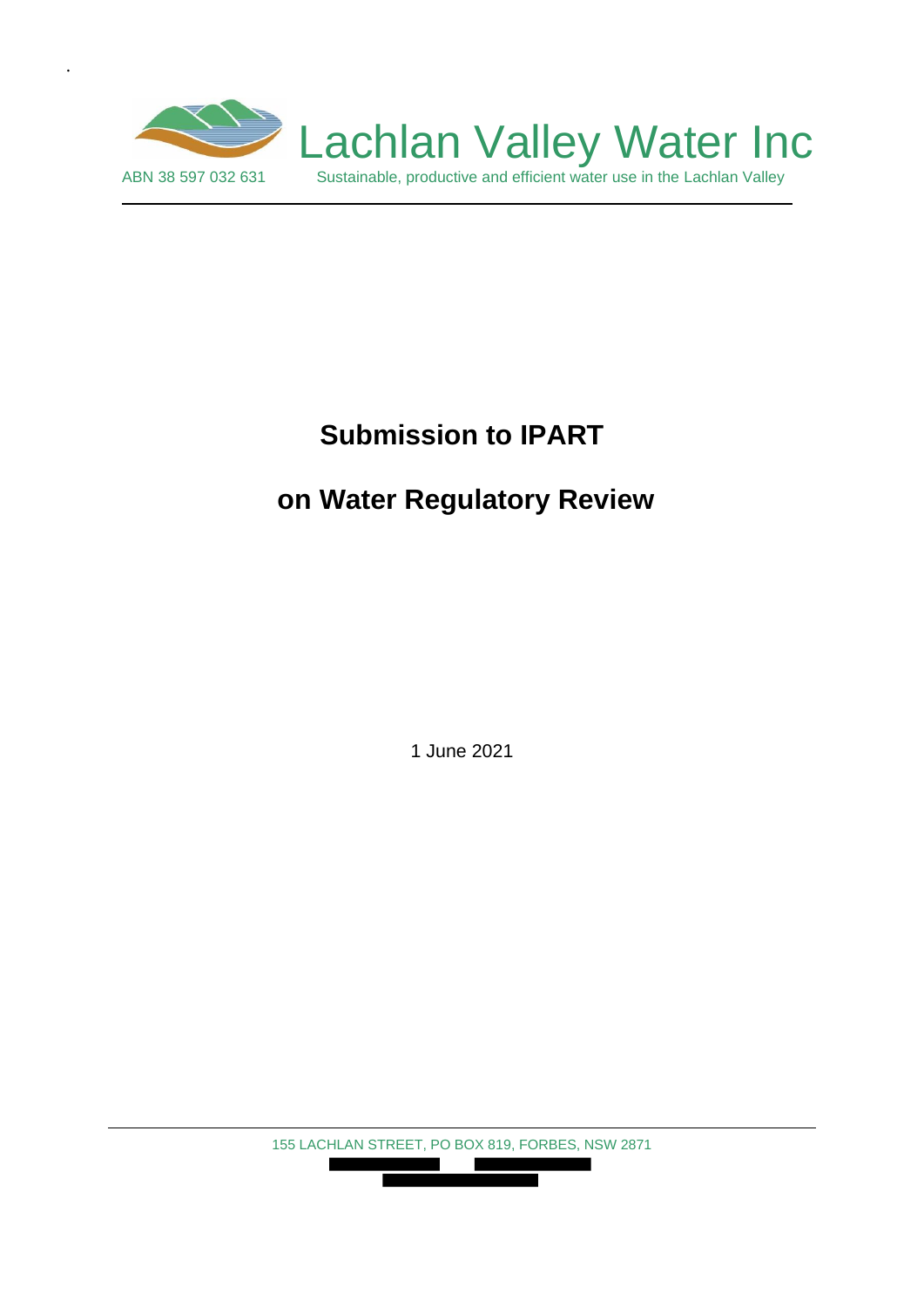#### **SUBMISSION**

#### **WATER REGULATORY REVIEW**

#### **1. Introduction**

Lachlan Valley Water (LVW) is the peak valley-based organisation representing 550 irrigator members in the Lachlan Valley, including regulated river, unregulated river and groundwater users.

LVW acknowledges that WaterNSW has a very diverse range of rural customers, and therefore will operate differently from Sydney Water and many other utilities in how they engage with these customers. Additionally, water charges can be a significant cost component for rural customers and consequently they have a strong level of interest in engaging with WaterNSW on the pricing proposals.

Following the online session on promoting a customer focus held on 10 May 2021 LVW would like to provide some feedback on the issues discussed.

#### **2. Long term focus**

*Appropriate length of determination periods:*

*How should each review period be sequenced to promote outcomes in the best longterm interests of consumers?*

*Should the determination period be based on a set of principles? Or should a default determination period be set that would only be deviated from in exceptional circumstances?*

The length of the determination period needs to balance the planning timeframe for the business with the moving policy structure it has to deal with, and the workload involved for both the business and customers in handling a pricing review. For WaterNSW and its customers there have been major policy changes in the current 4-year review period and we have also seen very significant increases in WaterNSW's operating costs and capital costs over that period. LVW's view is that a 4 or 5 year determination period is appropriate to manage these changing conditions.

In order to put customer outcomes at the centre of the review process LVW's view is that there needs to be far earlier and more open engagement on pricing. WaterNSW did acknowledge during the online session that they approached customers late in the current pricing process and that they want to improve this. There is already an avenue for WaterNSW customer engagement on pricing, particularly regulated river pricing, through the Customer Advisory Groups (CAGs), and LVW's view is that earlier and more open engagement and provision of information to CAGs on proposed capital programs, discretionary projects to improve efficiency of operation, and pricing options would be an effective way to manage this. This could be undertaken in the 12 months leading up to WaterNSW's submission of a pricing proposal.